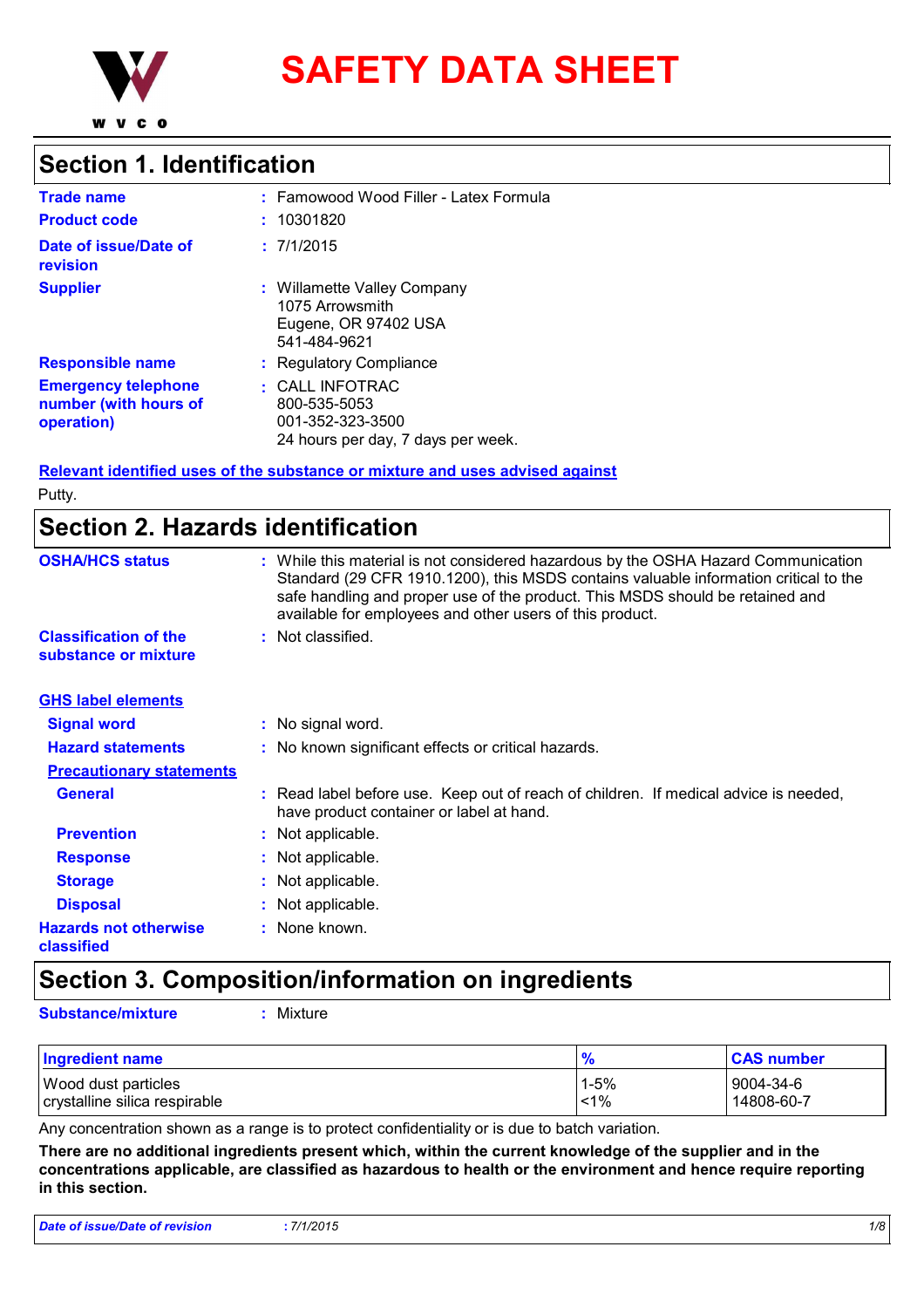# **Section 3. Composition/information on ingredients**

**Occupational exposure limits, if available, are listed in Section 8.**

### **Section 4. First aid measures**

|                                       | <b>Description of necessary first aid measures</b>                                                                                                                                                                                                                                                                                                     |
|---------------------------------------|--------------------------------------------------------------------------------------------------------------------------------------------------------------------------------------------------------------------------------------------------------------------------------------------------------------------------------------------------------|
| <b>Eye contact</b>                    | : Immediately flush eyes with plenty of water, occasionally lifting the upper and lower<br>eyelids. Check for and remove any contact lenses. Get medical attention if irritation<br>occurs.                                                                                                                                                            |
| <b>Inhalation</b>                     | : Remove victim to fresh air and keep at rest in a position comfortable for breathing. Get<br>medical attention if symptoms occur.                                                                                                                                                                                                                     |
| <b>Skin contact</b>                   | : Flush contaminated skin with plenty of water. Remove contaminated clothing and<br>shoes. Get medical attention if symptoms occur.                                                                                                                                                                                                                    |
| <b>Ingestion</b>                      | : Wash out mouth with water. Remove victim to fresh air and keep at rest in a position<br>comfortable for breathing. If material has been swallowed and the exposed person is<br>conscious, give small quantities of water to drink. Do not induce vomiting unless<br>directed to do so by medical personnel. Get medical attention if symptoms occur. |
|                                       | Most important symptoms/effects, acute and delayed                                                                                                                                                                                                                                                                                                     |
| <b>Potential acute health effects</b> |                                                                                                                                                                                                                                                                                                                                                        |
| Eye contact                           | : No known significant effects or critical hazards.                                                                                                                                                                                                                                                                                                    |
| <b>Inhalation</b>                     | : No known significant effects or critical hazards.                                                                                                                                                                                                                                                                                                    |
|                                       |                                                                                                                                                                                                                                                                                                                                                        |

- **Skin contact :** No known significant effects or critical hazards.
- **Ingestion :** No known significant effects or critical hazards.

| <b>Over-exposure signs/symptoms</b> |  |  |
|-------------------------------------|--|--|
|                                     |  |  |

| Eye contact         | : No specific data. |
|---------------------|---------------------|
| <b>Inhalation</b>   | : No specific data. |
| <b>Skin contact</b> | : No specific data. |
| <b>Ingestion</b>    | : No specific data. |

### **Indication of immediate medical attention and special treatment needed, if necessary**

| <b>Notes to physician</b>         | : Treat symptomatically. Contact poison treatment specialist immediately if large<br>quantities have been ingested or inhaled. |
|-----------------------------------|--------------------------------------------------------------------------------------------------------------------------------|
| <b>Specific treatments</b>        | : No specific treatment.                                                                                                       |
| <b>Protection of first-aiders</b> | No action shall be taken involving any personal risk or without suitable training.                                             |

### **See toxicological information (Section 11)**

# **Section 5. Fire-fighting measures**

| <b>Extinguishing media</b>                           |                                                                                       |
|------------------------------------------------------|---------------------------------------------------------------------------------------|
| <b>Suitable extinguishing</b><br>media               | : Use an extinguishing agent suitable for the surrounding fire.                       |
| <b>Unsuitable extinguishing</b><br>media             | : None known.                                                                         |
| <b>Specific hazards arising</b><br>from the chemical | : In a fire or if heated, a pressure increase will occur and the container may burst. |
| <b>Hazardous thermal</b><br>decomposition products   | : Decomposition products may include the following materials:<br>carbon dioxide       |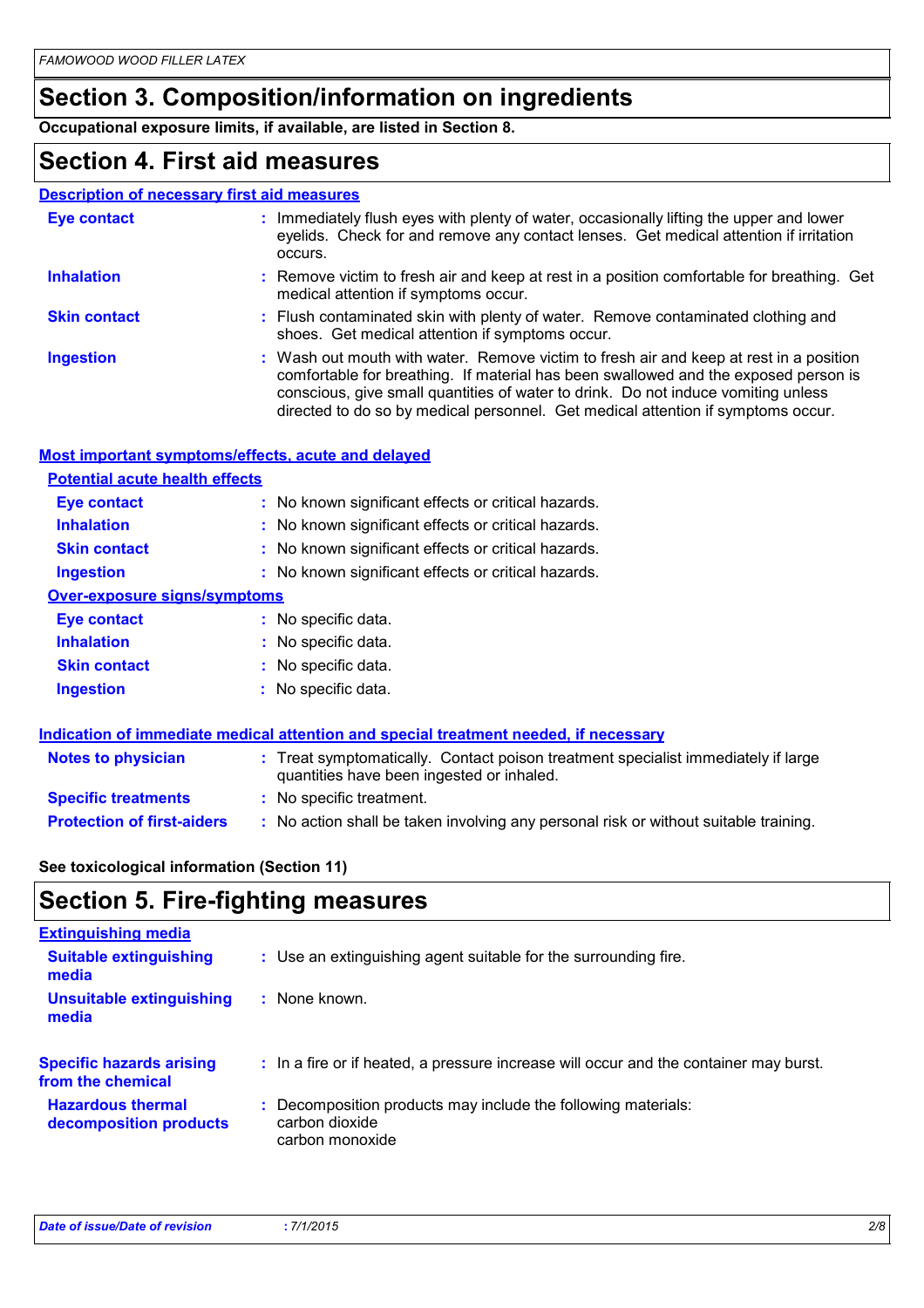# **Section 5. Fire-fighting measures**

| <b>Special protective actions</b><br>for fire-fighters   | : Promptly isolate the scene by removing all persons from the vicinity of the incident if<br>there is a fire. No action shall be taken involving any personal risk or without suitable<br>training. |
|----------------------------------------------------------|-----------------------------------------------------------------------------------------------------------------------------------------------------------------------------------------------------|
| <b>Special protective</b><br>equipment for fire-fighters | : Fire-fighters should wear appropriate protective equipment and self-contained breathing<br>apparatus (SCBA) with a full face-piece operated in positive pressure mode.                            |
| <b>Remark</b>                                            | : Non-flammable.                                                                                                                                                                                    |

# **Section 6. Accidental release measures**

|                                                              | Personal precautions, protective equipment and emergency procedures                                                                                                                                                                                                                                                                                                                                                                                                                                                                                                                      |
|--------------------------------------------------------------|------------------------------------------------------------------------------------------------------------------------------------------------------------------------------------------------------------------------------------------------------------------------------------------------------------------------------------------------------------------------------------------------------------------------------------------------------------------------------------------------------------------------------------------------------------------------------------------|
| For non-emergency<br>personnel                               | : No action shall be taken involving any personal risk or without suitable training.<br>Evacuate surrounding areas. Keep unnecessary and unprotected personnel from<br>entering. Do not touch or walk through spilled material. Put on appropriate personal<br>protective equipment.                                                                                                                                                                                                                                                                                                     |
| For emergency responders                                     | : If specialised clothing is required to deal with the spillage, take note of any information<br>in Section 8 on suitable and unsuitable materials. See also the information in "For non-<br>emergency personnel".                                                                                                                                                                                                                                                                                                                                                                       |
| <b>Environmental precautions</b>                             | : Avoid dispersal of spilled material and runoff and contact with soil, waterways, drains<br>and sewers. Inform the relevant authorities if the product has caused environmental<br>pollution (sewers, waterways, soil or air).                                                                                                                                                                                                                                                                                                                                                          |
| <b>Methods and materials for containment and cleaning up</b> |                                                                                                                                                                                                                                                                                                                                                                                                                                                                                                                                                                                          |
| <b>Small spill</b>                                           | : Stop leak if without risk. Move containers from spill area. Dilute with water and mop up<br>if water-soluble. Alternatively, or if water-insoluble, absorb with an inert dry material and<br>place in an appropriate waste disposal container. Dispose of via a licensed waste<br>disposal contractor.                                                                                                                                                                                                                                                                                 |
| <b>Large spill</b>                                           | Stop leak if without risk. Move containers from spill area. Prevent entry into sewers,<br>water courses, basements or confined areas. Wash spillages into an effluent treatment<br>plant or proceed as follows. Contain and collect spillage with non-combustible,<br>absorbent material e.g. sand, earth, vermiculite or diatomaceous earth and place in<br>container for disposal according to local regulations (see Section 13). Dispose of via a<br>licensed waste disposal contractor. Note: see Section 1 for emergency contact<br>information and Section 13 for waste disposal. |

# **Section 7. Handling and storage**

### **Precautions for safe handling**

| <b>Protective measures</b><br><b>Advice on general</b><br>occupational hygiene   | : Put on appropriate personal protective equipment (see Section 8).<br>Eating, drinking and smoking should be prohibited in areas where this material is<br>handled, stored and processed. Workers should wash hands and face before eating,<br>drinking and smoking. Remove contaminated clothing and protective equipment before<br>entering eating areas. See also Section 8 for additional information on hygiene<br>measures.                                                                          |
|----------------------------------------------------------------------------------|-------------------------------------------------------------------------------------------------------------------------------------------------------------------------------------------------------------------------------------------------------------------------------------------------------------------------------------------------------------------------------------------------------------------------------------------------------------------------------------------------------------|
| <b>Conditions for safe storage,</b><br>including any<br><i>incompatibilities</i> | Store in accordance with local regulations. Store in original container protected from<br>direct sunlight in a dry, cool and well-ventilated area, away from incompatible materials<br>(see Section 10) and food and drink. Keep container tightly closed and sealed until<br>ready for use. Containers that have been opened must be carefully resealed and kept<br>upright to prevent leakage. Do not store in unlabeled containers. Use appropriate<br>containment to avoid environmental contamination. |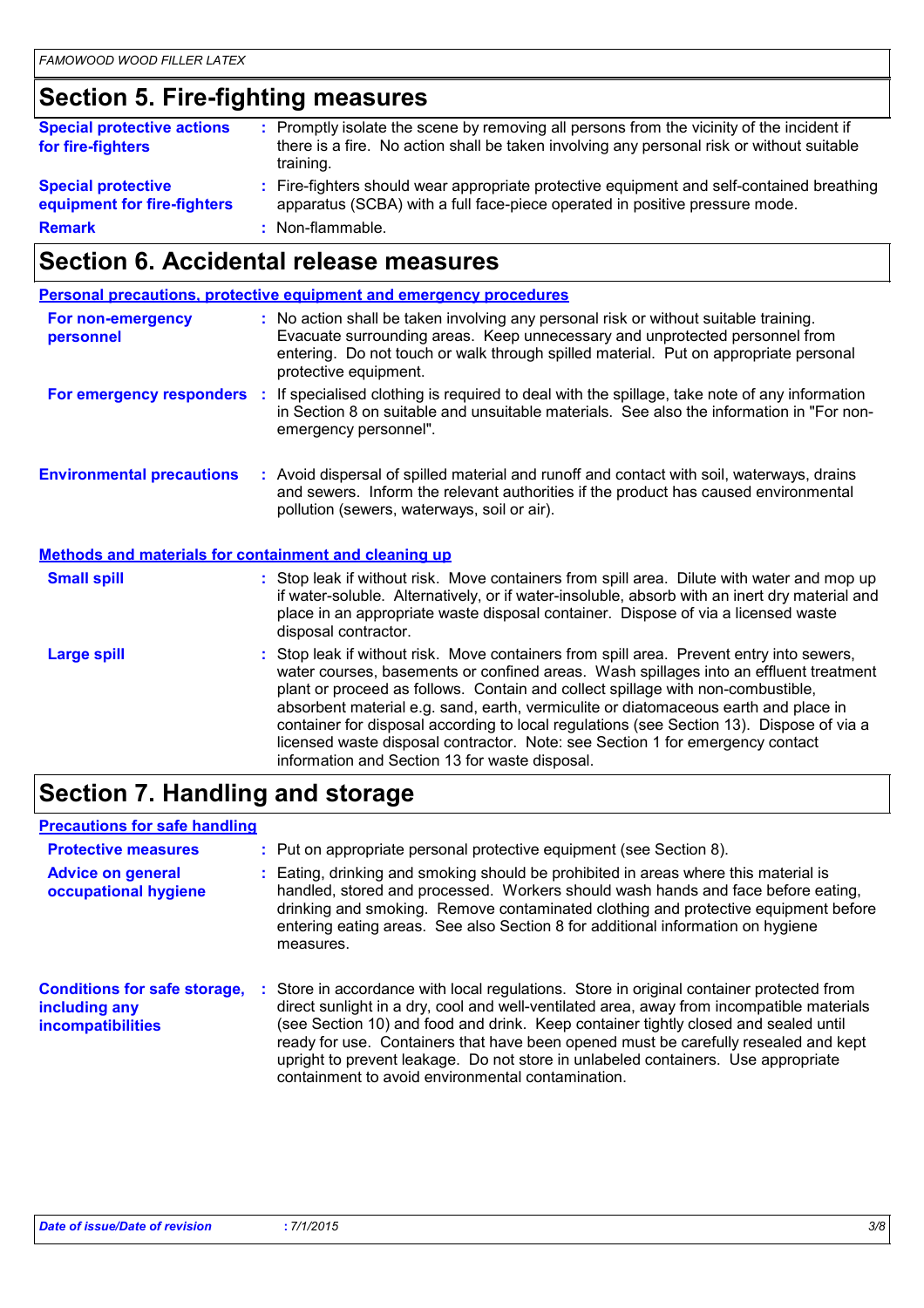# **Section 8. Exposure controls/personal protection**

### **Control parameters**

### **Occupational exposure limits**

| <b>Ingredient name</b>           | <b>Exposure limits</b>                                                                                                                                                                                                                                                                                                                                                                                                                                                                                                                                              |
|----------------------------------|---------------------------------------------------------------------------------------------------------------------------------------------------------------------------------------------------------------------------------------------------------------------------------------------------------------------------------------------------------------------------------------------------------------------------------------------------------------------------------------------------------------------------------------------------------------------|
| Wood dust particles              | NIOSH REL (United States, 1/2013).<br>TWA: 5 mg/mÂ <sup>3</sup> 10 hours. Form: Respirable fraction<br>TWA: 10 mg/mÂ <sup>3</sup> 10 hours. Form: Total<br>OSHA PEL (United States, 6/2010).<br>TWA: 5 mg/mÂ <sup>3</sup> 8 hours. Form: Respirable fraction<br>TWA: 15 mg/mÂ <sup>3</sup> 8 hours. Form: Total dust<br>OSHA PEL 1989 (United States, 3/1989).<br>TWA: 5 mg/mÂ <sup>3</sup> 8 hours. Form: Respirable fraction<br>TWA: 15 mg/mÂ <sup>3</sup> 8 hours. Form: Total dust<br>ACGIH TLV (United States, 3/2012).<br>TWA: 10 mg/mÂ <sup>3</sup> 8 hours. |
| crystalline silica<br>respirable | OSHA PEL Z3 (United States, 9/2005).<br>TWA: 250 MPPCF / (%SiO2+5) 8 hours. Form: Respirable<br>TWA: 10 MG/M3 / (%SiO2+2) 8 hours. Form: Respirable<br>TWA: 30 MG/M3 / (%SiO2+2) 8 hours. Form: Total dust.<br>OSHA PEL 1989 (United States, 3/1989).<br>TWA: 0.1 mg/m <sup>3</sup> , (as quartz) 8 hours. Form: Respirable dust<br>ACGIH TLV (United States, 3/2012).<br>TWA: 0.025 mg/m <sup>3</sup> 8 hours. Form: Respirable fraction<br>NIOSH REL (United States, 1/2013).<br>TWA: 0.05 mg/m <sup>3</sup> 10 hours. Form: respirable dust                      |

| <b>Appropriate engineering</b><br><b>controls</b> | : Good general ventilation should be sufficient to control worker exposure to airborne<br>contaminants.                                                                                                                                                                                                                         |
|---------------------------------------------------|---------------------------------------------------------------------------------------------------------------------------------------------------------------------------------------------------------------------------------------------------------------------------------------------------------------------------------|
| <b>Environmental exposure</b><br><b>controls</b>  | : Emissions from ventilation or work process equipment should be checked to ensure<br>they comply with the requirements of environmental protection legislation. In some<br>cases, fume scrubbers, filters or engineering modifications to the process equipment<br>will be necessary to reduce emissions to acceptable levels. |

| <b>Individual protection measures</b> |    |                                                                                                                                                                                                                                                                  |
|---------------------------------------|----|------------------------------------------------------------------------------------------------------------------------------------------------------------------------------------------------------------------------------------------------------------------|
| <b>Hygiene measures</b>               |    | : Wash hands, forearms and face thoroughly after handling chemical products, before<br>eating, smoking and using the lavatory and at the end of the working period. Ensure<br>that eyewash stations and safety showers are close to the workstation location.    |
| <b>Eye/face protection</b>            |    | : Wear eye/face protection: safety glasses with side-shields.                                                                                                                                                                                                    |
| <b>Skin protection</b>                |    |                                                                                                                                                                                                                                                                  |
| <b>Hand protection</b>                |    | : Protective gloves should be worn under normal conditions of use.                                                                                                                                                                                               |
| <b>Body protection</b>                |    | : Wear appropriate personal protective equipment. Avoid direct contact with the human<br>body.                                                                                                                                                                   |
| <b>Other skin protection</b>          |    | : No additional risk management measures required.                                                                                                                                                                                                               |
| <b>Respiratory protection</b>         | ÷. | If dust is generated and ventilation is inadequate, use respirator that will protect against<br>dust/mist. Recommended disposable particulate mask.                                                                                                              |
|                                       |    | This product may contain materials classified as nuisance particulates, which may be<br>present at hazardous levels only during sanding or abrading of the dried film. Wear a<br>dust/mist respirator approved for dust when dusts are generated from sanding or |

abrading the dried film.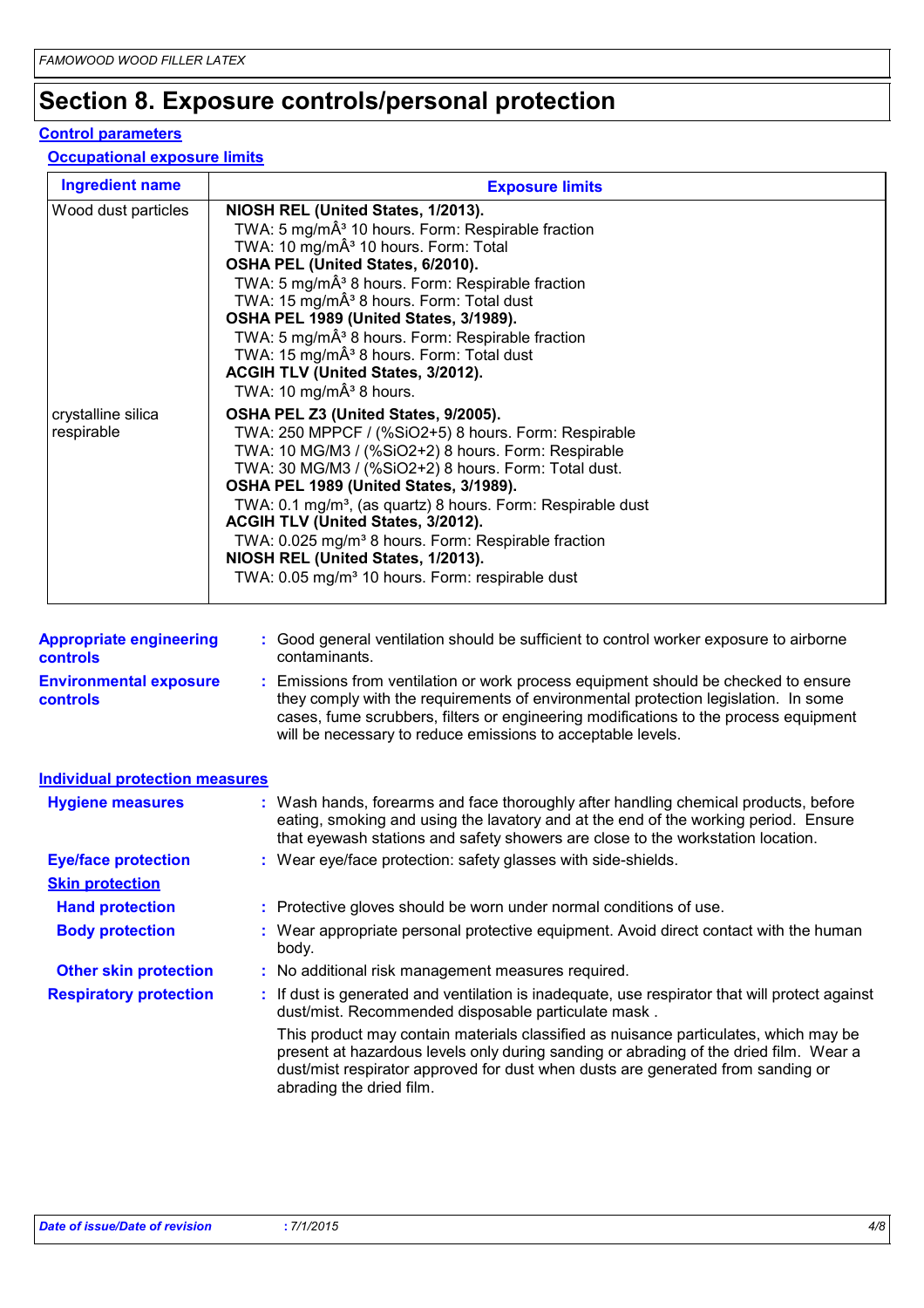# **Section 9. Physical and chemical properties**

| <b>Appearance</b>                               |                                                     |
|-------------------------------------------------|-----------------------------------------------------|
| <b>Physical state</b>                           | : Liquid. [Paste.]                                  |
| <b>Color</b>                                    | : Various                                           |
| <b>Odor</b>                                     | : Slight                                            |
| pH                                              | : Not available.                                    |
| <b>Boiling point</b>                            | : >100°C (>212°F)                                   |
| <b>Flash point</b>                              | : Not available.                                    |
| <b>Flammability</b>                             | : Non-flammable.                                    |
| <b>Evaporation rate</b>                         | : $>1$ (Water = 1)                                  |
| Lower and upper explosive<br>(flammable) limits | : Not available.                                    |
| <b>Vapor pressure</b>                           | : Not available.                                    |
| <b>Vapor density</b>                            | : $>1$ [Air = 1]                                    |
| <b>Specific gravity</b>                         | $: 1.59$ to 1.72                                    |
| <b>Solubility</b>                               | : Easily soluble in the following materials: water. |
| VOC (wt%)                                       | $: 0.54 - 0.59\%$                                   |
| <b>Viscosity</b>                                | : Not available.                                    |

# **Section 10. Stability and reactivity**

| <b>Reactivity</b>                                   | : No specific test data related to reactivity available for this product or its ingredients.              |
|-----------------------------------------------------|-----------------------------------------------------------------------------------------------------------|
| <b>Chemical stability</b>                           | : The product is stable.                                                                                  |
| <b>Possibility of hazardous</b><br><b>reactions</b> | : Under normal conditions of storage and use, hazardous reactions will not occur.                         |
| <b>Conditions to avoid</b>                          | : No specific data.                                                                                       |
| <b>Incompatible materials</b>                       | : No specific data.                                                                                       |
| <b>Hazardous decomposition</b><br>products          | : Under normal conditions of storage and use, hazardous decomposition products should<br>not be produced. |

# **Section 11. Toxicological information**

### **Information on toxicological effects**

### **Acute toxicity**

| <b>Product/ingredient name</b> | Result    | <b>Species</b> | <b>Dose</b> | <b>Exposure</b> |
|--------------------------------|-----------|----------------|-------------|-----------------|
| <b>Wood dust particles</b>     | LD50 Oral | Rat            | >5 g/kg     |                 |

### **Irritation/Corrosion**

Not available.

### **Sensitization**

Not available.

### **Mutagenicity**

Not available.

#### **Carcinogenicity**

Not available.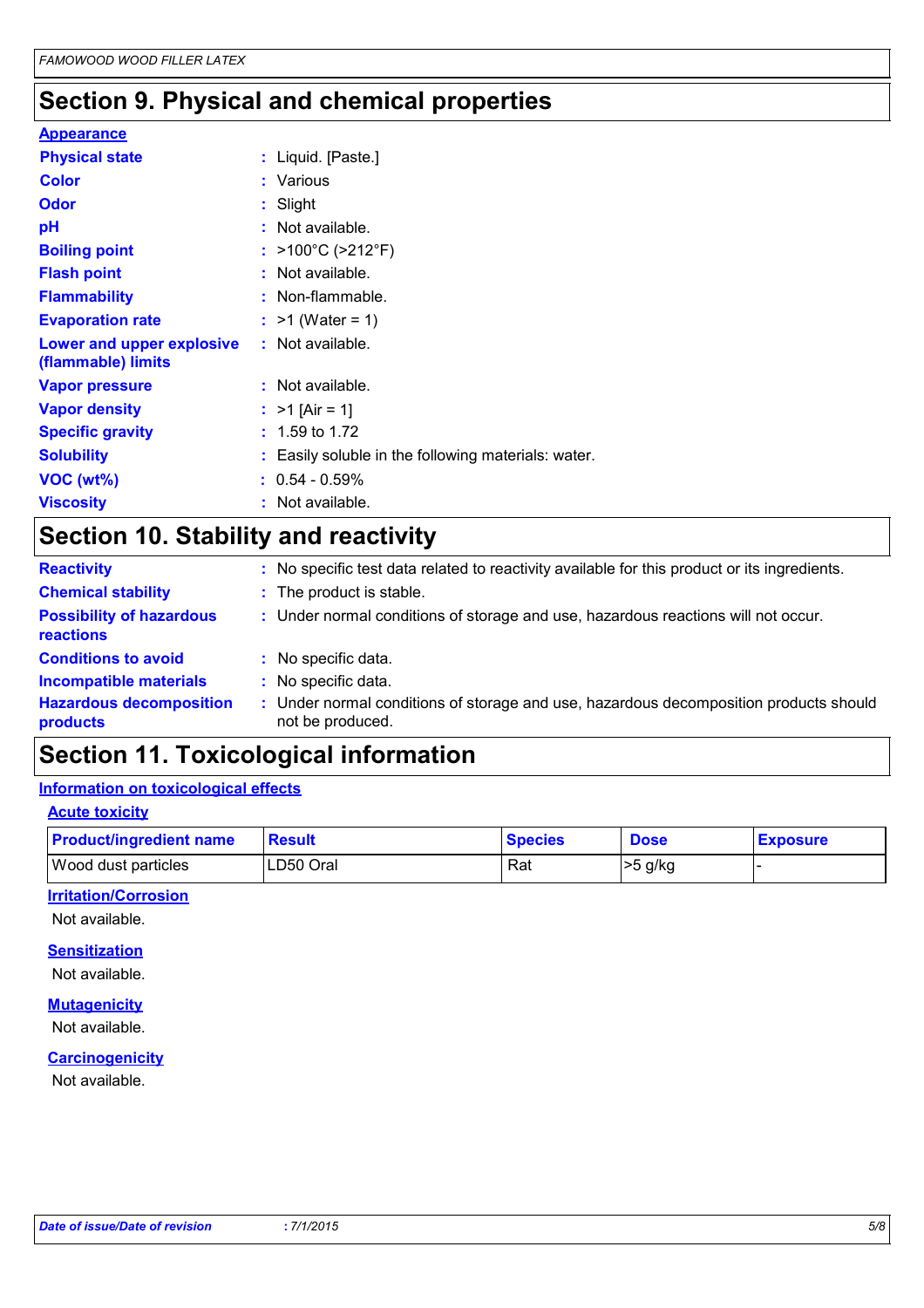# **Section 11. Toxicological information**

Limestone and natural iron oxide used in making this product contain crystaline silica as an impurity. Repeated, prolonged exposure to respirable crystalline dusts may increase the risk of developing a disabling lung disease called silicosis. The International Agency for Research on Cancer (IARC) reports there is sufficient evidence in humans for the carcinogencity of inhaled crystalline silica from occupational sources. Based on studies of workers in industrial and occupational settings, The National Toxicology Program (NTP) Ninth Report on Carcinogens lists crystalline silica (respirable) as a substance known to be a carcinogen to humans. Risk of cancer depends on duration and level of exposure.

#### **Classification**

| <b>Product/ingredient name</b>                       | <b>OSHA</b>              | <b>IARC</b> | <b>NTP</b>                      |
|------------------------------------------------------|--------------------------|-------------|---------------------------------|
| Wood dust particles<br>crystalline silica respirable | $\overline{\phantom{a}}$ |             | Known to be a human carcinogen. |

#### **Reproductive toxicity**

Not available.

### **Teratogenicity**

Not available.

#### **Specific target organ toxicity (single exposure)**

Not available.

### **Specific target organ toxicity (repeated exposure)**

Not available.

#### **Aspiration hazard**

Not available.

### **Information on the likely**

**:** Routes of entry anticipated: Dermal, Inhalation.

**routes of exposure**

#### **Potential chronic health effects**

| <b>Conclusion/Summary</b>    | : This product may contain materials classified as nuisance particulates, which may be<br>present at hazardous levels only during sanding or abrading of the dried film. Wear a<br>dust/mist respirator approved for dust when dusts are generated from sanding or<br>abrading the dried film. |
|------------------------------|------------------------------------------------------------------------------------------------------------------------------------------------------------------------------------------------------------------------------------------------------------------------------------------------|
| <b>General</b>               | : No known significant effects or critical hazards.                                                                                                                                                                                                                                            |
| <b>Carcinogenicity</b>       | : No known significant effects or critical hazards.                                                                                                                                                                                                                                            |
| <b>Mutagenicity</b>          | : No known significant effects or critical hazards.                                                                                                                                                                                                                                            |
| <b>Teratogenicity</b>        | : No known significant effects or critical hazards.                                                                                                                                                                                                                                            |
| <b>Developmental effects</b> | : No known significant effects or critical hazards.                                                                                                                                                                                                                                            |
| <b>Fertility effects</b>     | : No known significant effects or critical hazards.                                                                                                                                                                                                                                            |

#### **Numerical measures of toxicity Acute toxicity estimates**

Not available.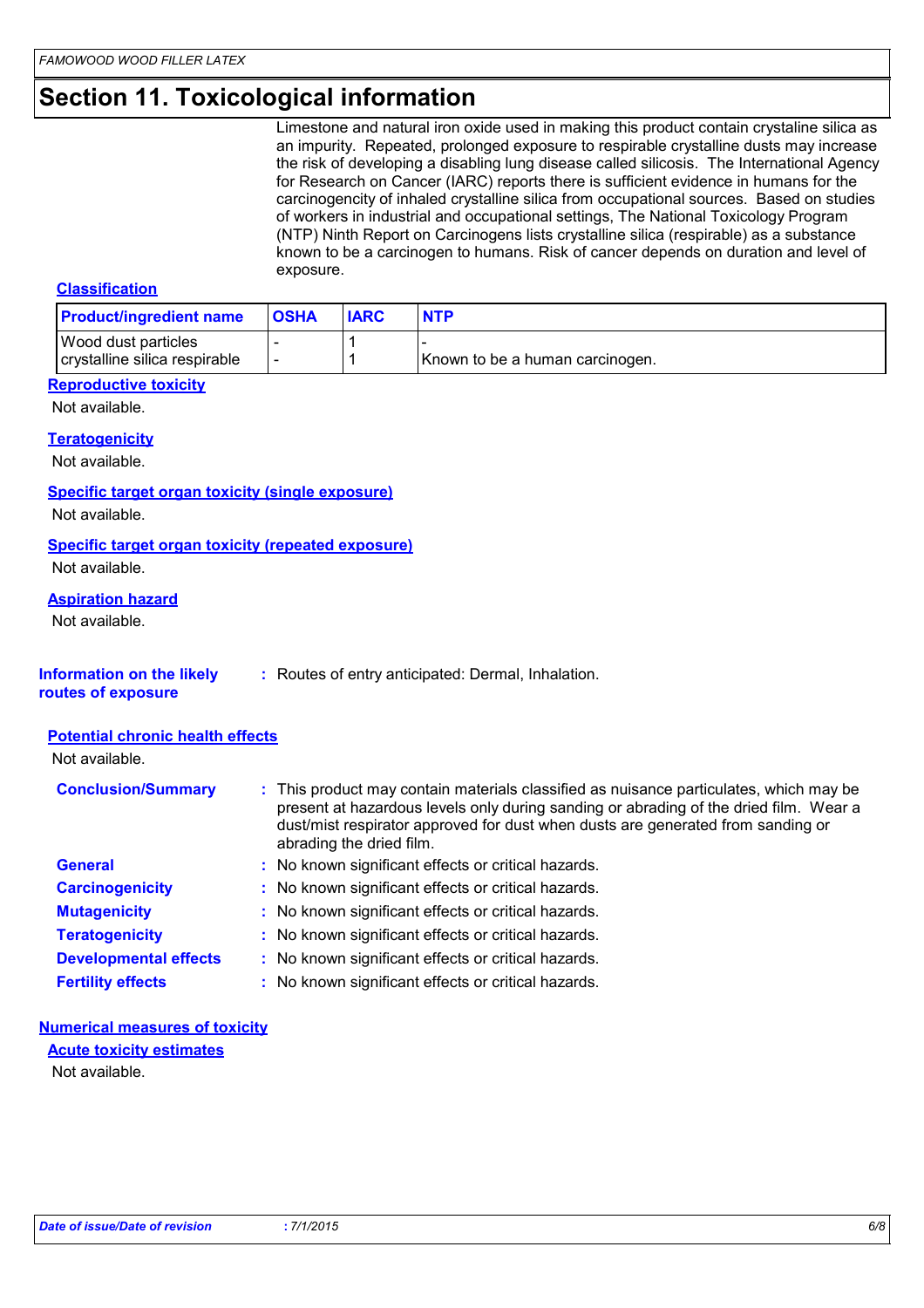# **Section 12. Ecological information**

#### **Toxicity**

Not available.

### **Persistence and degradability**

Not available.

| <b>Other adverse effects</b> | No known significant effects or critical hazards. |
|------------------------------|---------------------------------------------------|
|------------------------------|---------------------------------------------------|

### **Section 13. Disposal considerations**

| <b>Disposal methods</b> | : The generation of waste should be avoided or minimized wherever possible. Disposal<br>of this product, solutions and any by-products should at all times comply with the<br>requirements of environmental protection and waste disposal legislation and any<br>regional local authority requirements. Dispose of surplus and non-recyclable products<br>via a licensed waste disposal contractor. Waste should not be disposed of untreated to<br>the sewer unless fully compliant with the requirements of all authorities with jurisdiction.<br>Waste packaging should be recycled. Incineration or landfill should only be considered<br>when recycling is not feasible. This material and its container must be disposed of in a<br>safe way. Empty containers or liners may retain some product residues. Avoid<br>dispersal of spilled material and runoff and contact with soil, waterways, drains and |
|-------------------------|-----------------------------------------------------------------------------------------------------------------------------------------------------------------------------------------------------------------------------------------------------------------------------------------------------------------------------------------------------------------------------------------------------------------------------------------------------------------------------------------------------------------------------------------------------------------------------------------------------------------------------------------------------------------------------------------------------------------------------------------------------------------------------------------------------------------------------------------------------------------------------------------------------------------|
|                         | sewers.                                                                                                                                                                                                                                                                                                                                                                                                                                                                                                                                                                                                                                                                                                                                                                                                                                                                                                         |

### **Section 14. Transport information**

|                                                       | <b>DOT Classification</b> | <b>TDG Classification</b> | <b>IMDG</b>                  | <b>IATA</b>              |
|-------------------------------------------------------|---------------------------|---------------------------|------------------------------|--------------------------|
| <b>UN number</b>                                      | Not regulated.            | Not regulated.            | Not regulated.               | Not regulated.           |
| <b>UN proper</b><br>shipping name                     | -                         | $\overline{\phantom{a}}$  | $\overline{\phantom{a}}$     |                          |
| <b>Transport</b><br>hazard class<br>(e <sub>s</sub> ) |                           | $\overline{\phantom{a}}$  | $\overline{\phantom{a}}$     |                          |
| <b>Packing group</b>                                  | -                         | $\overline{\phantom{a}}$  | $\qquad \qquad \blacksquare$ | $\overline{\phantom{0}}$ |
| <b>Environmental</b><br><b>hazards</b>                | No.                       | No.                       | No.                          | No.                      |
| <b>Additional</b><br><b>Information</b>               | Not available.            | Not available.            |                              | Not available.           |

**Special precautions for user** : Transport within user's premises: always transport in closed containers that are upright and secure. Ensure that persons transporting the product know what to do in the event of an accident or spillage.

### **Section 15. Regulatory information**

**U.S. Federal regulations : United States inventory (TSCA 8b)**: All components are listed or exempted.

**SARA 311/312**

**Classification :** Not applicable.

### **California Prop. 65**

**WARNING:** This product contains a chemical known to the State of California to cause cancer.

| Date of issue/Date of revision | 7/1/2015 |  | 7/8 |
|--------------------------------|----------|--|-----|
|--------------------------------|----------|--|-----|